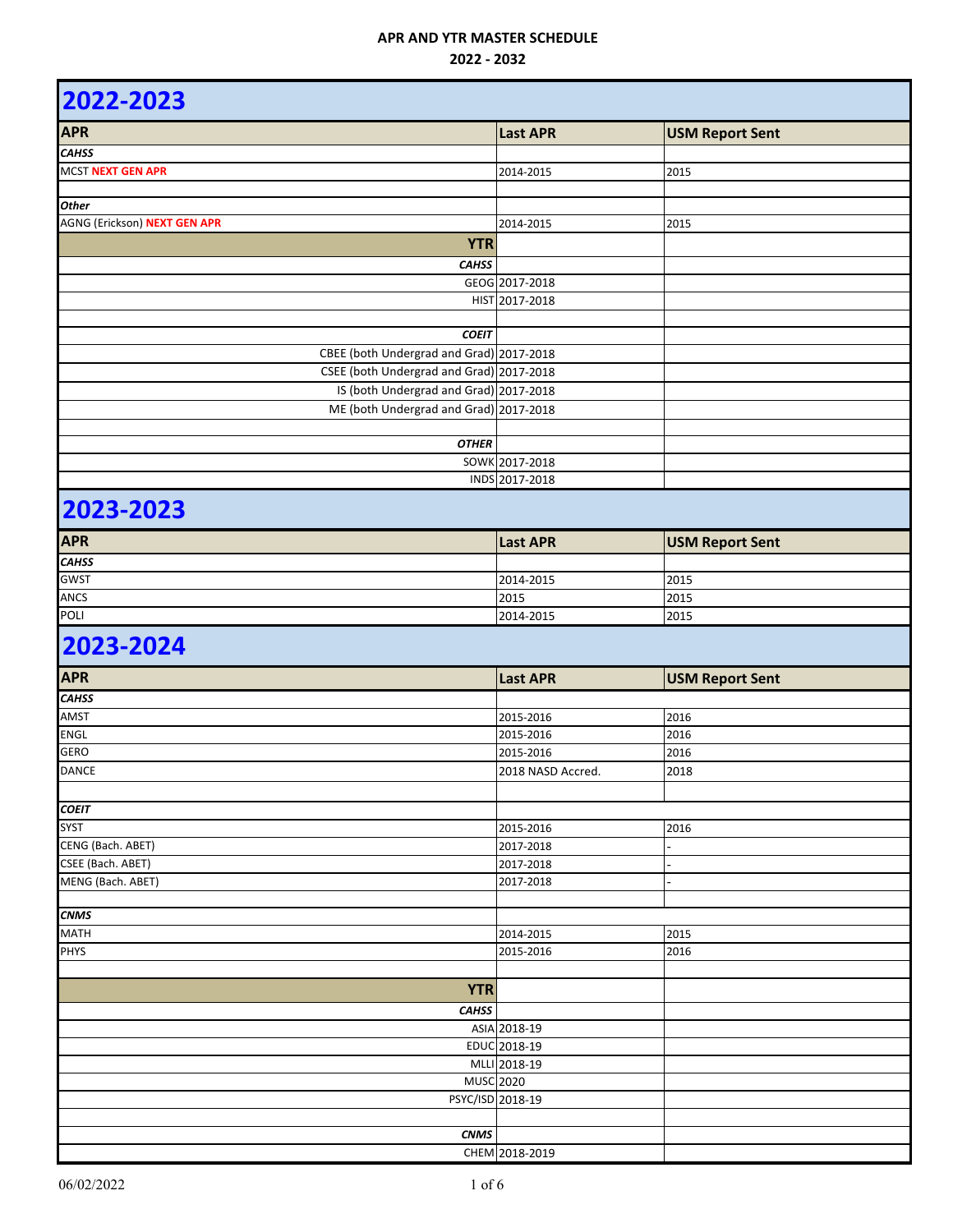### **2022 - 2032**

| 2024-2024                                                                  |                                     |                        |  |
|----------------------------------------------------------------------------|-------------------------------------|------------------------|--|
| <b>APR</b>                                                                 | <b>Last APR</b>                     | <b>USM Report Sent</b> |  |
| <b>CAHSS</b>                                                               |                                     |                        |  |
| <b>EHS</b>                                                                 | 2016-2017                           | 2017                   |  |
| PUBL (Including MPS in Community Leadership-First APR for this MPS)        | 2016-2017                           | 2017                   |  |
| THTR                                                                       | 2016-2017                           | 2017                   |  |
| <b>COEIT</b>                                                               |                                     |                        |  |
| ENGM [Include MPS in Technical Management & PBC in Project Management]     | 2016-2017                           | 2017                   |  |
| <b>CNMS</b>                                                                |                                     |                        |  |
| <b>BIOL</b><br>[Include UG BIOC Program]<br>[Include MPS in Biotechnology] | 2016-2017                           | 2017                   |  |
| [Include BS in Translational Life Sciences Technology]                     | This will be the first APR          |                        |  |
| <b>YTR</b>                                                                 |                                     |                        |  |
| <b>CAHSS</b>                                                               |                                     |                        |  |
|                                                                            | AFST 2020                           |                        |  |
|                                                                            | <b>PHIL 2020</b>                    |                        |  |
|                                                                            | VART 2019-2020                      |                        |  |
|                                                                            |                                     |                        |  |
| 2024-2025                                                                  |                                     |                        |  |
| <b>APR</b>                                                                 | <b>Last APR</b>                     | <b>USM Report Sent</b> |  |
| <b>CAHSS</b>                                                               |                                     |                        |  |
| <b>GEOG</b>                                                                | 2017-2018                           | 2018                   |  |
| <b>HIST</b>                                                                | 2017-2018                           | 2018                   |  |
|                                                                            |                                     |                        |  |
| <b>COEIT</b>                                                               |                                     |                        |  |
| IS                                                                         | 2017-2018                           | 2018                   |  |
|                                                                            |                                     |                        |  |
| <b>Other</b>                                                               |                                     |                        |  |
| <b>INDS</b>                                                                | 2018                                | 2019                   |  |
| <b>SOWK (CSWE Accreditation)</b>                                           | 2017-2018 (CSWE Accreditation) 2018 |                        |  |
| <b>YTR</b>                                                                 |                                     |                        |  |
| NO YTRs (2020-2021 Year of COVID-No APRs done)                             |                                     |                        |  |

| <b>APR</b>                  | <b>Last APR</b>            | <b>USM Report Sent</b> |
|-----------------------------|----------------------------|------------------------|
| <b>CAHSS</b>                |                            |                        |
| PSYC/ISD                    | 2018-2019                  |                        |
| <b>ASIA</b>                 | 2019-2019                  |                        |
| <b>MLLI</b>                 | 2019-2019                  |                        |
|                             |                            |                        |
| <b>COEIT</b>                |                            |                        |
| <b>CENG/ENCE (Graduate)</b> | 2018-2019                  |                        |
| <b>CSEE</b> (Graduate)      | 2018-2019                  |                        |
| MPS in Data Science         | This will be the first APR |                        |
| MENG (Graduate)             | 2018-2019                  |                        |
|                             |                            |                        |
| <b>CNMS</b>                 |                            |                        |
| <b>CHEM</b>                 | 2018-2019                  |                        |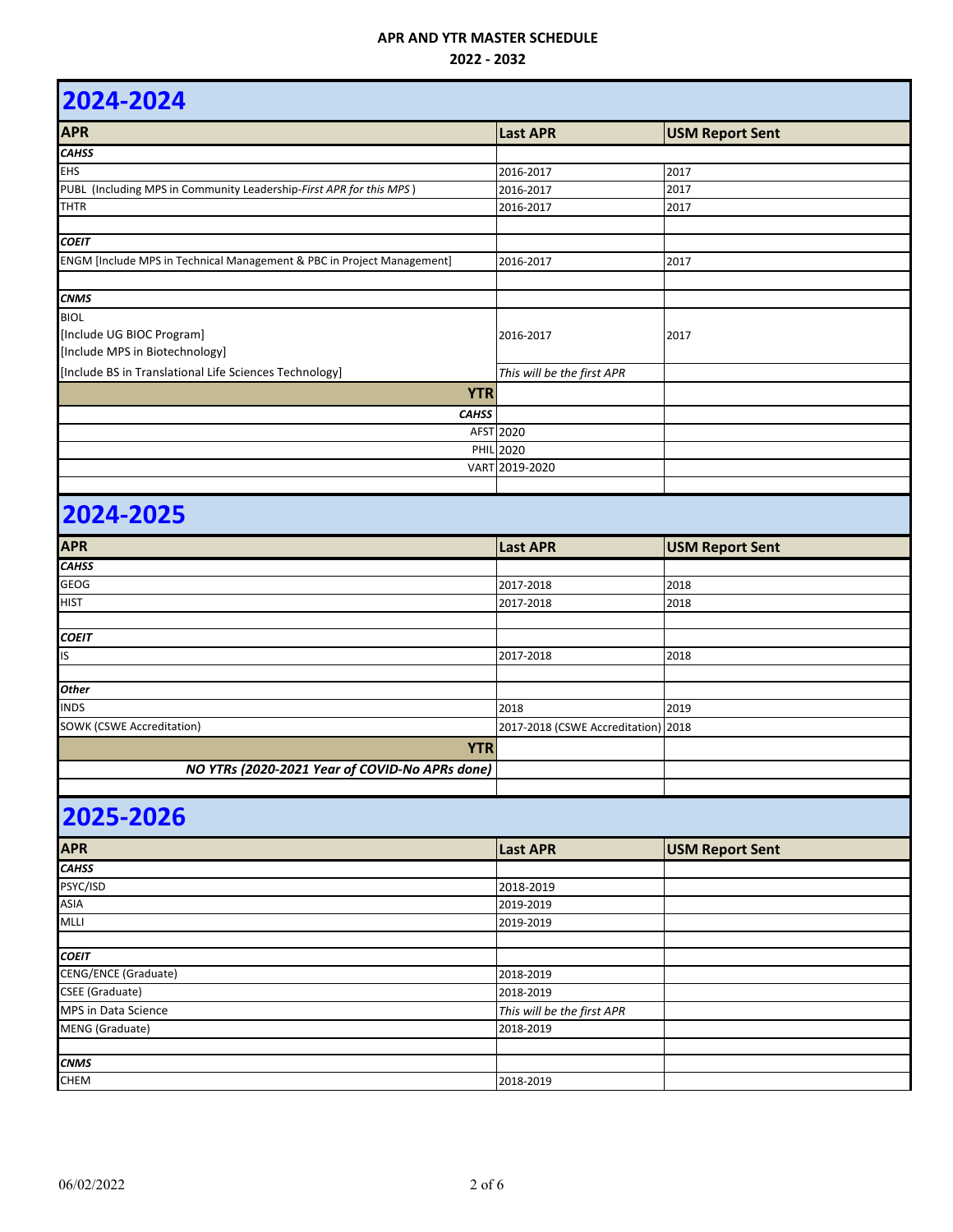#### **2022 - 2032**

| <b>YTR</b>            |                 |  |
|-----------------------|-----------------|--|
| <b>CAHSS</b>          |                 |  |
|                       | GLOBE 2021-2022 |  |
| TESOL & MAE 2021-2022 |                 |  |
|                       | LLC 2021-2022   |  |
|                       | SAPH 2021-2022  |  |
|                       | ECON 2021-2022  |  |
| RAAC AAAS             |                 |  |

# **2026-2027**

| <b>APR</b>                                          | <b>Last APR</b>            | <b>USM Report Sent</b> |  |
|-----------------------------------------------------|----------------------------|------------------------|--|
| <b>CAHSS</b>                                        |                            |                        |  |
| <b>EDUC (CAEP Accred.)</b>                          | 2019-2020                  | 2021                   |  |
| VART (NASAD Accred.)                                | 2019-2020                  |                        |  |
|                                                     |                            |                        |  |
| <b>OTHER</b>                                        |                            |                        |  |
| PBC in Entrepreneurship, Innovation, and Leadership | This will be the first APR |                        |  |
| <b>YTR</b>                                          |                            |                        |  |
|                                                     | MCST 2022-2023             |                        |  |
|                                                     | ANCS 2023-2023             |                        |  |
|                                                     | GWST 2023-2023             |                        |  |
|                                                     | POLI 2023-2023             |                        |  |
|                                                     |                            |                        |  |
| <b>Other</b>                                        |                            |                        |  |
| AGING (Erickson) 2022-2023                          |                            |                        |  |

# **2027-2027**

| <b>APR</b>   | <b>Last APR</b> | <b>USM Report Sent</b> |
|--------------|-----------------|------------------------|
| <b>CAHSS</b> |                 |                        |
| <b>AFST</b>  | 2020            | 2021                   |
| PHIL         | 2020            | 2021                   |
|              |                 |                        |

| <b>APR</b>                                     | <b>Last APR</b> | <b>USM Report Sent</b> |
|------------------------------------------------|-----------------|------------------------|
| NO APRs (2020-2021 Year of COVID-No APRs done) |                 |                        |
|                                                |                 |                        |
| <b>YTR</b>                                     |                 |                        |
| <b>CAHSS</b>                                   |                 |                        |
|                                                | AMST 2023-2024  |                        |
|                                                | ENGL 2023-2024  |                        |
|                                                | GERO 2023-2024  |                        |
|                                                | DANC 2023-2024  |                        |
|                                                |                 |                        |
| <b>COEIT</b>                                   |                 |                        |
|                                                | SYST 2023-2024  |                        |
| CENG (Bach. ABET) 2023-2024                    |                 |                        |
| CSEE (Bach. ABET) 2023-2024                    |                 |                        |
| MENG (Bach. ABET) 2023-2024                    |                 |                        |
|                                                |                 |                        |
| <b>CNMS</b>                                    |                 |                        |
|                                                | MATH 2023-2024  |                        |
|                                                | PHYS 2023-2024  |                        |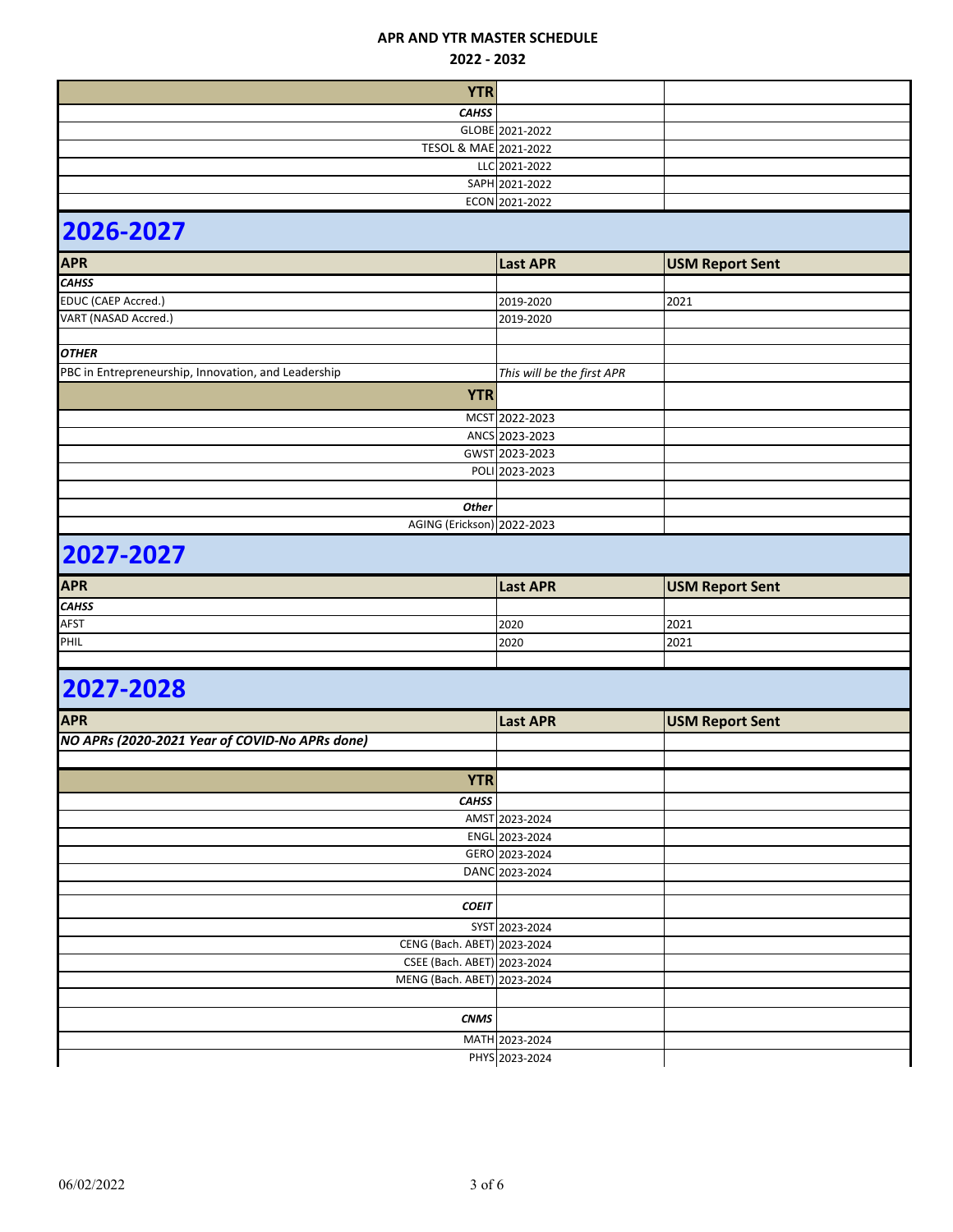| 2028-2028                                                                        |                         |                        |
|----------------------------------------------------------------------------------|-------------------------|------------------------|
| <b>YTR</b>                                                                       |                         |                        |
| <b>CAHSS</b>                                                                     |                         |                        |
|                                                                                  | EHS 2024-2024           |                        |
|                                                                                  | PUBL 2024-2024          |                        |
|                                                                                  | THTR 2024-2024          |                        |
|                                                                                  |                         |                        |
| <b>COEIT</b>                                                                     |                         |                        |
| ENGM [Include MPS in Technical Management & PBC in Project Management] 2024-2024 |                         |                        |
|                                                                                  |                         |                        |
| <b>CNMS</b>                                                                      |                         |                        |
|                                                                                  |                         |                        |
| <b>BIOL</b>                                                                      |                         |                        |
| [Include UG BIOC Program] 2024-2024                                              |                         |                        |
| [Include MPS in Biotechnology]                                                   |                         |                        |
| [Include BS in Translational Life Sciences Technology]                           |                         |                        |
| 2028-2029                                                                        |                         |                        |
| <b>APR</b>                                                                       | <b>Last APR</b>         | <b>USM Report Sent</b> |
| <b>CAHSS</b>                                                                     |                         |                        |
| <b>GLOBE</b>                                                                     | 2021-2022               | 2022                   |
| TESOL and MAE (Master of Arts in Education)                                      | 2021-2022               | 2022                   |
| SAPH                                                                             | 2021-2022               | 2022                   |
| <b>LLC</b>                                                                       | 2021-2022               | 2022                   |
| <b>ECON</b>                                                                      | 2021-2022               | 2022                   |
| MUSC (NASM Accreditation)                                                        | 2020 NASM Accreditation |                        |
|                                                                                  |                         |                        |
| <b>YTR</b>                                                                       |                         |                        |
| <b>CAHSS</b>                                                                     |                         |                        |
|                                                                                  | GEOG 2024-2025          |                        |
|                                                                                  | HIST 2024-2025          |                        |
|                                                                                  |                         |                        |
| <b>COEIT</b>                                                                     |                         |                        |
|                                                                                  | IS 2024-2025            |                        |
|                                                                                  |                         |                        |
| <b>Other</b>                                                                     |                         |                        |
|                                                                                  | INDS 2024-2025          |                        |
| SOWK (CSWE Accreditation) 2024-2025                                              |                         |                        |
| 2029-2030                                                                        |                         |                        |
|                                                                                  |                         |                        |
| <b>APR</b>                                                                       | <b>Last APR</b>         | <b>USM Report Sent</b> |
| <b>CAHSS</b>                                                                     |                         |                        |
| <b>MCST</b>                                                                      | 2022-2023               |                        |
|                                                                                  |                         |                        |
| <b>Other</b>                                                                     |                         |                        |
| AGNG (Erickson)                                                                  | 2022-2023               |                        |
| <b>YTR</b>                                                                       |                         |                        |
| <b>CAHSS</b>                                                                     |                         |                        |
|                                                                                  | ASIA 2025-2026          |                        |
|                                                                                  |                         |                        |
|                                                                                  | MLLI 2025-2026          |                        |
|                                                                                  | PSYC/ISD 2025-2026      |                        |
|                                                                                  |                         |                        |
| <b>COEIT</b>                                                                     |                         |                        |
| CENG/ENCE (Graduate) 2025-2026                                                   |                         |                        |
| <b>CSEE</b> (Graduate) 2025-2026                                                 |                         |                        |
| MPS in Data Science 2025-2026                                                    |                         |                        |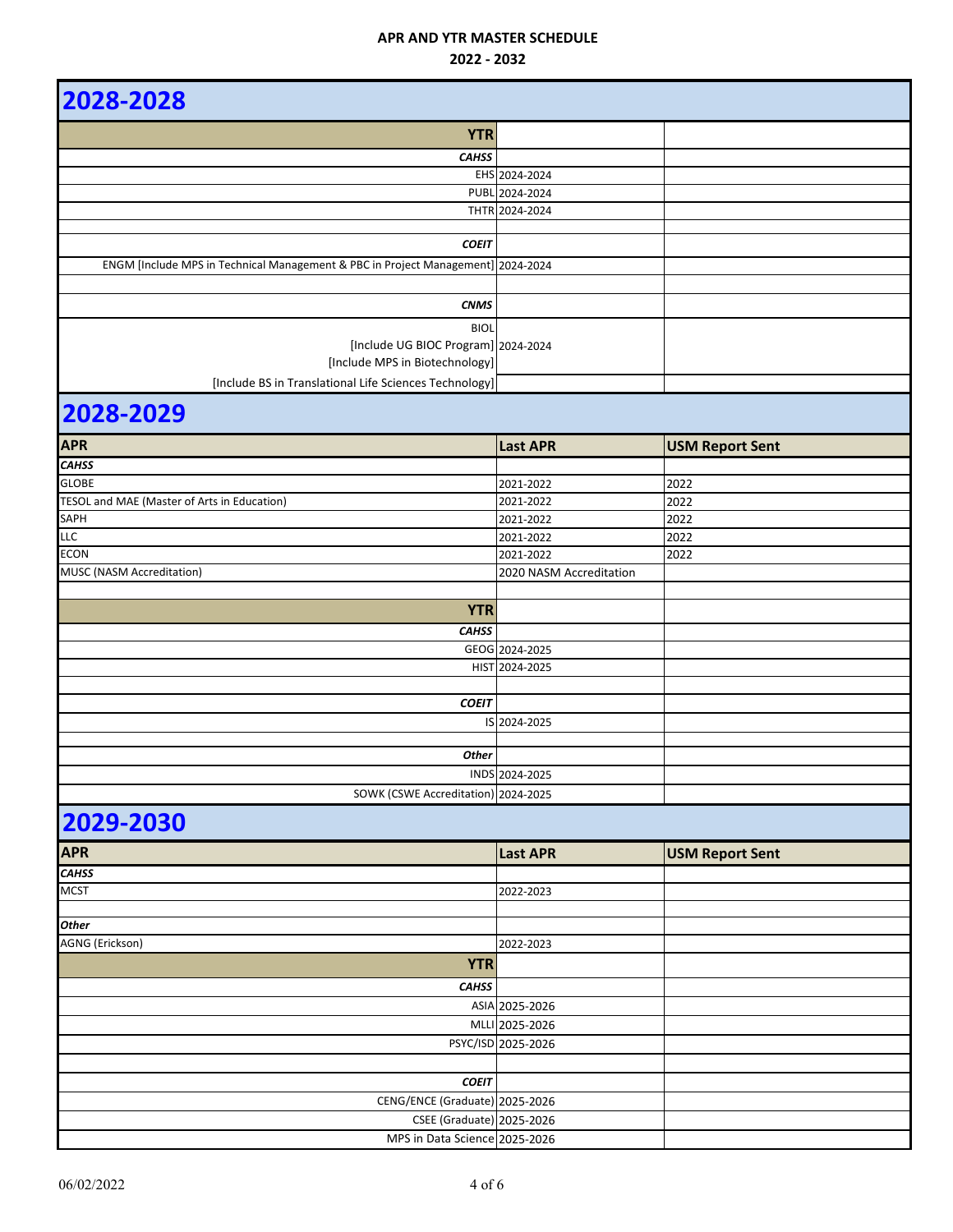| <b>MENG</b> (Graduate) 2025-2026                                       |                        |                        |  |
|------------------------------------------------------------------------|------------------------|------------------------|--|
|                                                                        |                        |                        |  |
| <b>CNMS</b>                                                            |                        |                        |  |
|                                                                        | CHEM 2025-2026         |                        |  |
| 2030-2030                                                              |                        |                        |  |
| <b>APR</b>                                                             | <b>Last APR</b>        | <b>USM Report Sent</b> |  |
| <b>CAHSS</b>                                                           |                        |                        |  |
| <b>GWST</b>                                                            | 2023-2023              |                        |  |
| <b>ANCS</b>                                                            | 2023-2023              |                        |  |
| <b>POLI</b>                                                            | 2023-2023              |                        |  |
| 2030-2031                                                              |                        |                        |  |
| <b>APR</b>                                                             | <b>Last APR</b>        | <b>USM Report Sent</b> |  |
| <b>CAHSS</b>                                                           |                        |                        |  |
| AMST                                                                   | 2023-2024              |                        |  |
| <b>ENGL</b>                                                            | 2023-2024              |                        |  |
| <b>GERO</b>                                                            | 2023-2024              |                        |  |
| DANC (NASD Accred.)                                                    | 2023-2024 NASD Accred. |                        |  |
|                                                                        |                        |                        |  |
| <b>COEIT</b>                                                           |                        |                        |  |
| <b>SYST</b>                                                            | 2023-2024              |                        |  |
| CENG (Bach. ABET)                                                      | 2023-2024              |                        |  |
| CSEE (Bach. ABET)                                                      | 2023-2024              |                        |  |
| MENG (Bach. ABET)                                                      | 2023-2024              |                        |  |
|                                                                        |                        |                        |  |
| <b>CNMS</b>                                                            |                        |                        |  |
| <b>MATH</b>                                                            | 2023-2024              |                        |  |
| <b>PHYS</b>                                                            | 2023-2024              |                        |  |
|                                                                        |                        |                        |  |
| <b>YTR</b>                                                             |                        |                        |  |
| <b>CAHSS</b>                                                           |                        |                        |  |
| EDUC (CAEP Accred.) 2026-2027                                          |                        |                        |  |
| VART (NASAD Accred.) 2026-2027                                         |                        |                        |  |
|                                                                        | AFST 2027-2027         |                        |  |
|                                                                        | PHIL 2027-2027         |                        |  |
|                                                                        |                        |                        |  |
| <b>OTHER</b>                                                           |                        |                        |  |
| MPS in Community Leadership 2026-2027                                  |                        |                        |  |
| PBC in Entrepreneurship, Innovation, and Leadership 2026-2027          |                        |                        |  |
|                                                                        |                        |                        |  |
| 2031-2031                                                              |                        |                        |  |
| <b>APR</b>                                                             | <b>Last APR</b>        | <b>USM Report Sent</b> |  |
| <b>CAHSS</b>                                                           |                        |                        |  |
| <b>EHS</b>                                                             | 2024-2024              |                        |  |
| PUBL (Including MPS in Community Leadership)                           | 2024-2024              |                        |  |
| <b>THTR</b>                                                            | 2024-2024              |                        |  |
|                                                                        |                        |                        |  |
| <b>COEIT</b>                                                           |                        |                        |  |
| ENGM [Include MPS in Technical Management & PBC in Project Management] | 2024-2024              |                        |  |
|                                                                        |                        |                        |  |
| <b>CNMS</b>                                                            |                        |                        |  |
| <b>BIOL</b>                                                            |                        |                        |  |
| [Include UG BIOC Program]                                              | 2024-2024              |                        |  |
| [Include MPS in Biotechnology]                                         |                        |                        |  |
| [Include BS in Translational Life Sciences Technology]                 |                        |                        |  |